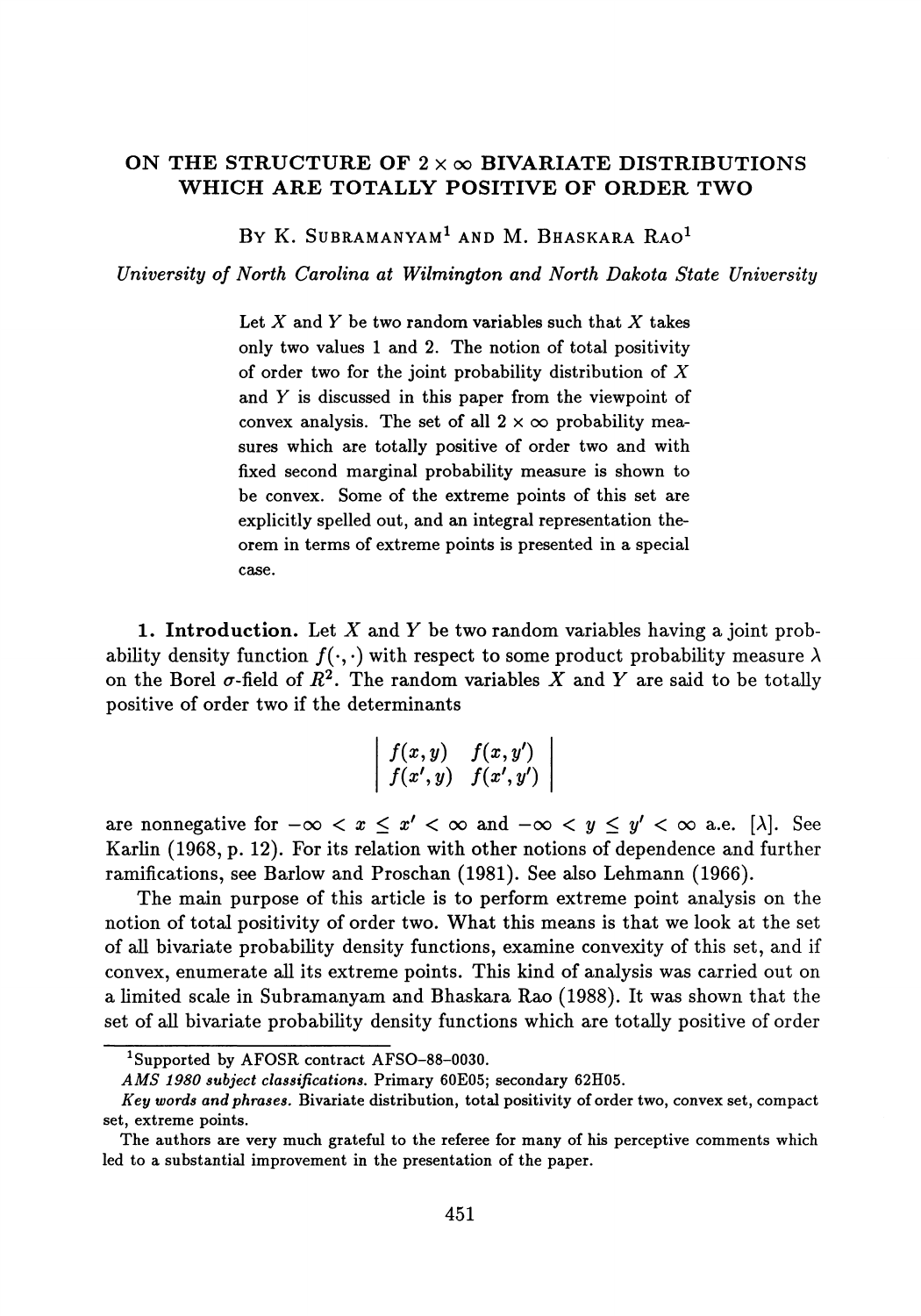two is not convex. The attention then was focused on the set of all  $2 \times n$  bivariate distributions

$$
\left(\begin{array}{cccc}p_{11} & p_{12} & \ldots & p_{1n} \\ p_{21} & p_{22} & \ldots & p_{2n}\end{array}\right)
$$

which are totally positive of order two and with fixed column marginals  $p_{11} + p_{21} =$  $q_1, p_{12} + p_{22} = q_2, \ldots, p_{1n} + p_{2n} = q_n$ . The extreme points of this convex set were explicitly enumerated. The analysis of this convex set was found to be useful in testing certain hypotheses of independence and total positivity of order two.

The main thrust of this paper is in analyzing total positivity of order two in the realm of  $2 \times \infty$  bivariate distributions. In Section 2, the set  $M_{\mu}(\mathrm{TP}_2)$  of all  $2 \times \infty$  probability measures which are totally positive of order two and with fixed second marginal probability measure  $\mu$  is shown to be convex. Some of the extreme points of the set  $M_\mu(\mathrm{TP}_2)$  are explicitly spelled out, and an integral representation of any given  $\lambda$  in  $M_\mu(\text{TP}_2)$  in terms of extreme points is presented in a special case. Some open questions are raised on the extreme points of the set  $M_u(TP_2)$ .

**2. Main Results.** To begin with, we frame the definition of  $TP_2$  in the language of probability measures. The basic notation is as follows. Let  $\Omega =$  $\{1,2\} \times R$ . The space  $\Omega$  consists of two lines  $x = 1$  and  $x = 2$  in  $R^2$ .

Let C be the Borel  $\sigma$ -field on R. We equip  $\Omega$  with the following  $\sigma$ -field.

 $B = \{A \subset \Omega; \ A = \{1\} \times B_1 \cup \{2\} \times B_2 \text{ for some } B_1 \text{ and } B_2 \text{ in } C\}.$ 

The above representation of *A* is unique.

For any probability measure  $\mu$  on  $\mathcal{B},$  let  $\mu_1$  and  $\mu_2$  denote the first and second marginal probability measures of  $\mu$  on  $\{1,2\}$  and C, respectively, i.e.,

$$
\mu_1(\{1\}) = \mu(\{1\} \times R), \n\mu_1(\{2\}) = \mu(\{2\} \times R),
$$

and

$$
\mu_2(B)=\mu(\{1,2\}\times B),\quad B\in\mathcal{C}.
$$

For any two probability measures  $\tau$  and  $\nu$  on  $\{1,2\}$  and C, respectively, let  $\tau \otimes \nu$ denote the product probability measure on B. The probability measure  $\tau \otimes \nu$  has the following explicit formula. For any  $A = \{1\} \times B_1 \cup \{2\} \times B_2$  in B with  $B_1$ , *B2 eC,*

$$
(\tau \otimes \nu)(A) = \tau({1})\nu(B_1) + \tau({2})\nu(B_2).
$$

For any two probability measures  $\mu$  and  $\lambda$ , we use the notation  $\mu << \lambda$  if  $\mu$  is absolutely continuous with respect to  $\lambda$ .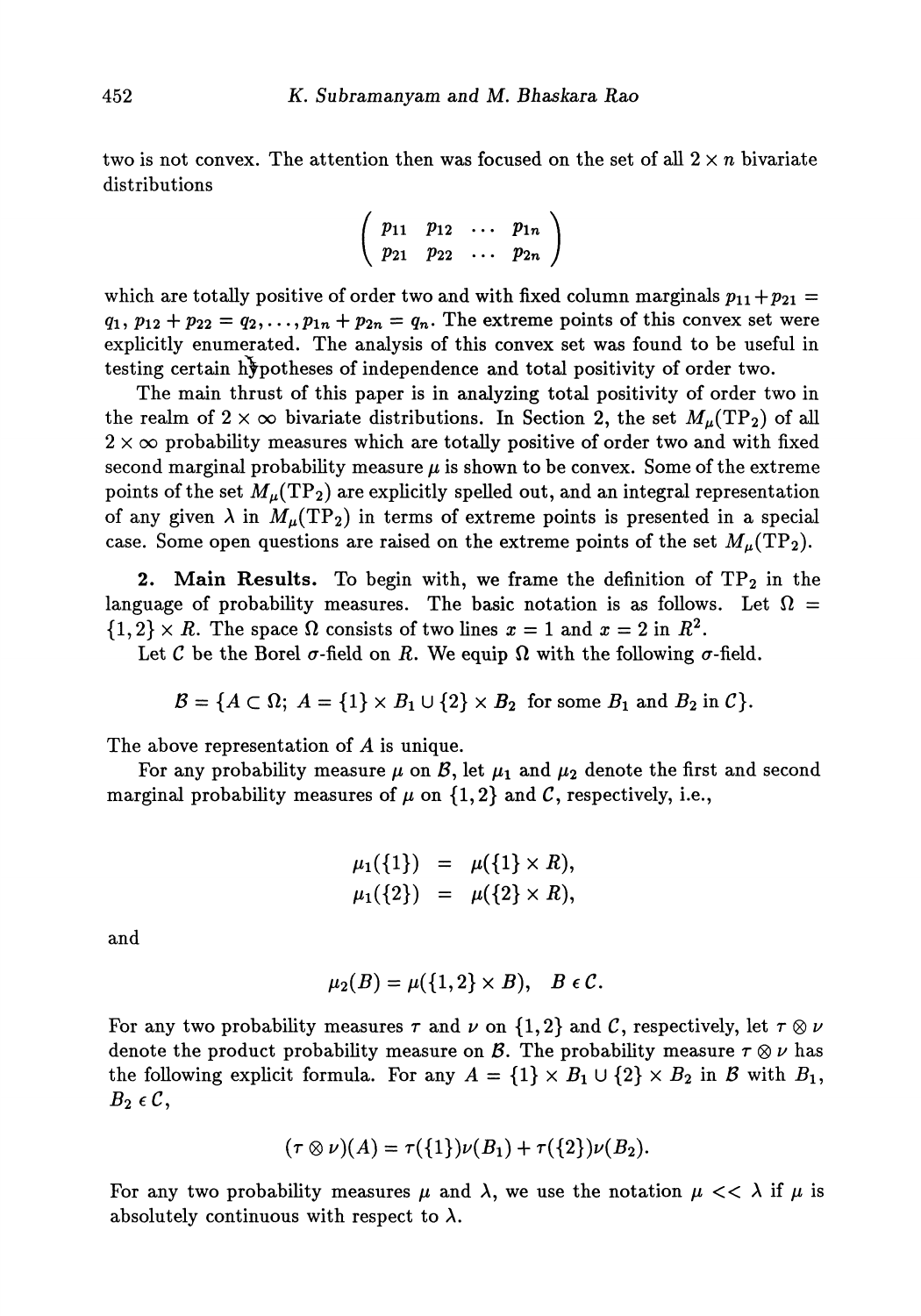For basic ideas on absolute continuity and product measures, see Halmos (1950).

DEFINITION. A probability measure  $\mu$  on  $\beta$  is said to be totally positive of order two  $(TP_2)$  if the following determinants

$$
D(y,y')=\left|\begin{array}{cc}f(1,y)&f(1,y')\\f(2,y)&f(2,y')\end{array}\right|
$$

are nonnegative almost surely  $-\infty < y < y' < \infty$ , where f is a version of the Radon-Nikodym derivative of *μ* with respect to some product probability measure  $\tau \otimes \nu$  on  $\beta$  for which  $\mu \ll \tau \otimes \nu$ .

Some comments are in order on the above definition.

1. In the parlance of statistical theory,  $f$  is called a probability density function. One may wonder why one needs the dominating measure  $\tau \otimes \nu$  to be a product measure in the above definition. If we were to allow any measure to dominate  $\mu$ so as to get a density function, we could as well take  $\mu$  itself as the dominating measure which gives the density function  $f \equiv 1$ . Then  $\mu$  is TP<sub>2</sub> always! For the above definition to be nontrivial, we need to take the dominating measure to be a product measure. Moreover, the idea that  $\mu$  is TP<sub>2</sub> is a deviation from independence, and to facilitate to measure the extent of deviation from independence one has to incorporate a product probability measure in the definition of  $TP_2$ . Thus a product probability measure enters the definition of  $TP_2$  in the form of a dominating measure.

2. The statement that the determinants  $D(y, y')$  are nonnegative almost surely  $-\infty < y < y' < \infty$  requires some explanation. Let

$$
U = \{(y, y') : -\infty < y < y' < \infty\}.
$$

Let  $\nu_{\text{U}}$  be the probability measure on the Borel  $\sigma$ -field of U defined by

$$
\nu_U(A)=[\nu\otimes\nu(A)]/[\nu\otimes\nu(U)]
$$

for every Borel subset *A* of *U*. If we let  $A = \{(y, y') \in U : D(y, y') \ge 0\}$ , then the  $TP_2$  condition is equivalent to  $\nu_U(A) = 1$ .

3. It is assumed that  $0 < \mu({1}) < 1$  since, otherwise,  $\mu$  is trivially TP<sub>2</sub>.

4. The definition that  $\mu$  being TP<sub>2</sub> can be rephrased purely in terms of  $\mu$ dispensing totally with the necessity of working with probability density functions. The following is a result in that direction.

THEOREM 1. A probability measure  $\mu$  on  $\beta$  is  $TP_2$  if and only if

(1) 
$$
\mu({1} \times [a, b])\mu({2} \times [c, d]) \ge \mu({1} \times [c, d])\mu({2} \times [a, b])
$$
  
for all  $-\infty < a \le b < c \le d < \infty$ .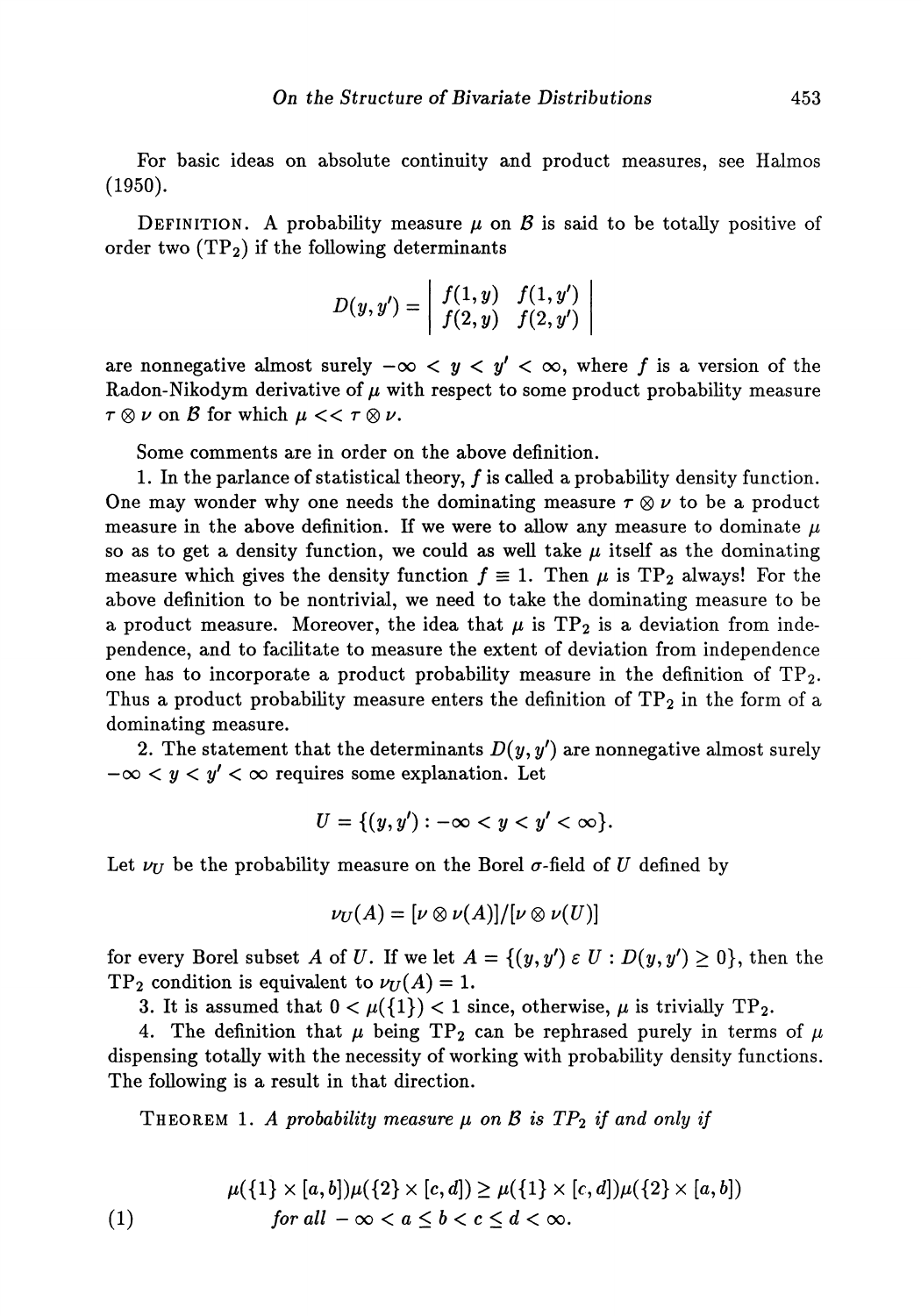Block, Savits, and Shaked (1982) frame the definition of  $\mathrm{TP}_2$  for probability measures. Their remarks (iii) and (iv) on page 767 are more or less tantamount to the statement of the above theorem. We will not give a proof of this result here.

REMARK. In the above theorem, one can have either open intervals or semi open intervals in (1). In the terminology of random variables, the notion of  $TP<sub>2</sub>$ has the following description. Let *X* and *Y* be two random variables such that *X* takes values 1 and 2. Then  $X$  and  $Y$  are  $TP_2$  if

$$
P(X = 1, a < Y \le b)P(X = 2, c < Y \le d) \\
\ge P(X = 1, c < Y \le d)P(X = 2, a < Y \le b) \\
\text{for all } -\infty < a \le b < c \le d < \infty.
$$

This implies that

$$
P(X=1, Y \leq y)/P(X=2, Y \leq y)
$$

is a decreasing function of y.

5. A natural product probability measure dominating  $\mu$  is  $\tau \otimes \mu_2$ , where  $\tau$ is a nontrivial measure on {1,2}. Since all such product measures are mutually absolutely continuous, it will be convenient for us to let  $\tau({1}) = \frac{1}{2} = \tau({2}).$ 

*Convexity Property.* The set of all probability measures on *B* each of which is  $TP<sub>2</sub>$  is not convex. Examples are easy to construct. See Subramanyam and Bhaskara Rao (1988). We look at the following subset. Let  $\nu$  be a fixed probability measure on C. Let  $M_{\nu}(TP_2)$  be the set of all probability measures  $\mu$  on C such that  $\mu$  is TP<sub>2</sub> and  $\mu_2 = \nu$ . We confine our attention to TP<sub>2</sub> measures whose second marginal is a fixed probability measure  $\nu$ . For all  $\mu$  in  $M_{\nu}(TP_2)$ , we take Radon-Nikodym derivatives with respect to the fixed product probability measure  $\tau \otimes \nu$ , where  $\tau({1}) = \frac{1}{2} = \tau({2}).$ 

We now study some of the properties of  $M_{\nu}(TP_2)$ .

PROPOSITION 1. *Let μ e M<sup>U</sup> (TP<sup>2</sup> ). Let f be α version of the Radon-Nikodym derivative of*  $\mu$  *with respect to*  $\tau \otimes \nu$ . *Then* 

$$
\frac{1}{2}f(1, y) + \frac{1}{2}f(2, y) = 1 \text{ for almost all } y [\nu].
$$

PROOF. Observe that for every *B* in C,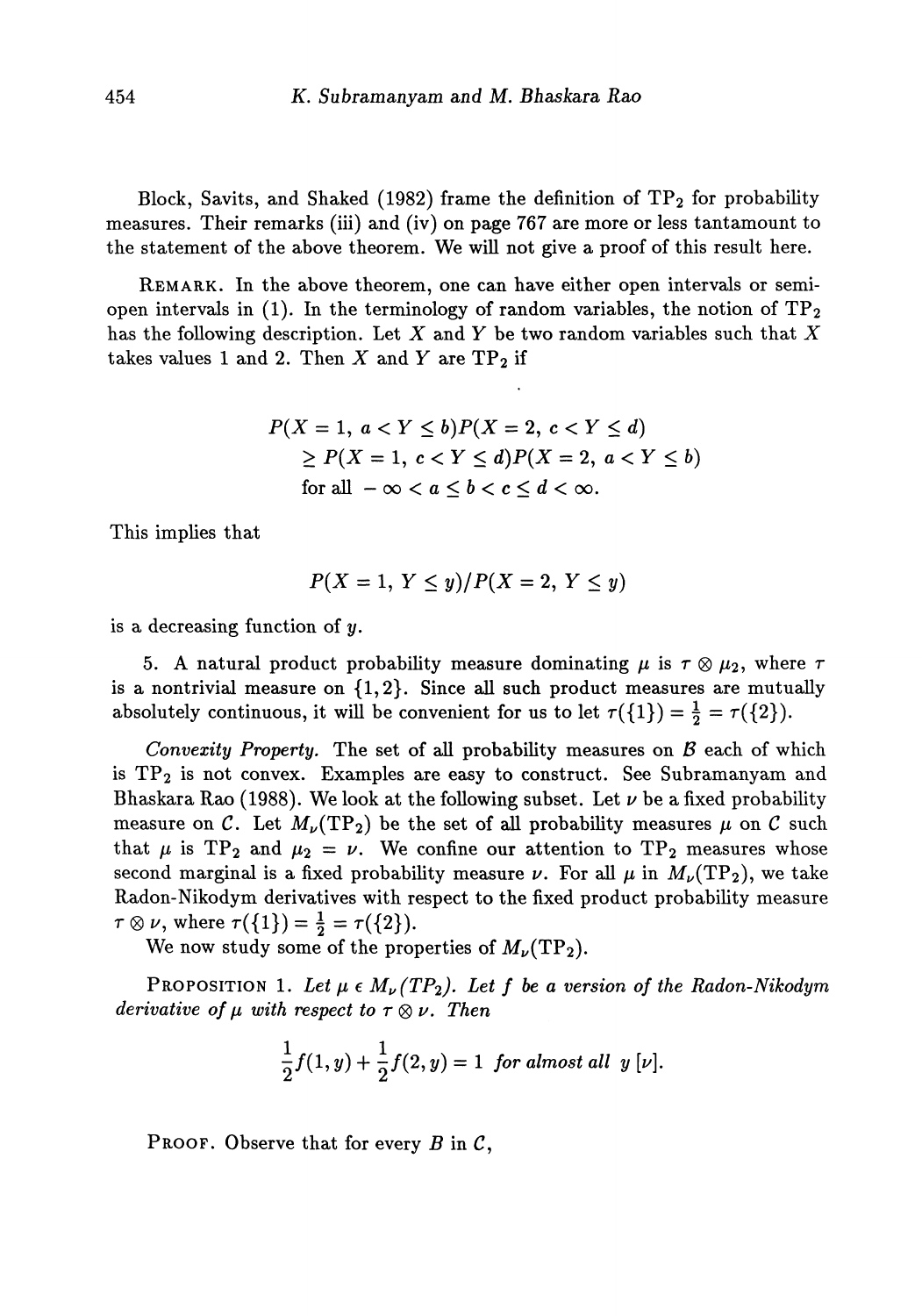$$
\nu(B) = \mu_2(B) = \mu(\{1, 2\} \times B)
$$
  
= 
$$
\int_{\{1, 2\} \times B} f(x, y)(\tau \otimes \nu)(d(x, y))
$$
  
= 
$$
\int_{\{1, 2\}} \int_B f(x, y)\tau(dx)\nu(dy)
$$
  
= 
$$
\int_B \left(\frac{1}{2}f(1, y) + \frac{1}{2}f(2, y)\right)\nu(dy).
$$

From this, the proposition follows:

PROPOSITION 2. Let  $\mu \in M_{\nu}(TP_2)$  and f a version of the Radon-Nikodym *derivative of*  $\mu$  *with respect to*  $\tau \otimes \nu$ . Then

*(i)*  $f(1, y)$  *is a decreasing function of y almost surely*  $[\nu_U]$ 

*and*

*(ii)*  $f(2, y)$  *is an increasing function of y almost surely*  $[\nu_U]$ *.* 

PROOF. Since  $\mu \in M_{\nu}(\text{TP}_2), f(1,y)f(2,y') \ge f(1,y')f(2,y)$  a.s.  $[\nu_U]$ . Thus,

$$
f(1, y)[1 - \frac{1}{2}f(1, y')] \ge f(1, y')[1 - \frac{1}{2}f(1, y)] \text{ a.s. } [\nu_U]
$$

and so,  $f(1,y) \ge f(1,y')$  a.s. [ $\nu_U$ ]. Thus, (i) follows. (ii) is a consequence of (i) and Proposition 1.

THEOREM 2. The set  $M_{\nu}(TP_2)$  is a compact convex set. (Compactness is in *the topology of weak\* convergence.)*

**PROOF.** We first settle convexity. Let  $\mu$  and  $\lambda$  belong to  $M_{\nu}(TP_2)$  and  $0 \leq \alpha \leq$ 1. Let f and g be versions of Radon-Nikodym derivatives of  $\mu$  and  $\lambda$ , respectively, with respect to  $\tau \otimes \nu$ . Observe that  $\alpha f + (1 - \alpha)g$  is a version of the Radon-Nikodym derivative of  $\alpha\mu + (1 - \alpha)\lambda$  with respect to  $\tau \otimes \nu$ . Then a.s.  $[\nu_U]$ ,

$$
[\alpha f(1, y) + (1 - \alpha)g(1, y)][\alpha f(2, y') + (1 - \alpha)g(2, y')]
$$
  
\n
$$
- [\alpha f(1, y') + (1 - \alpha)g(1, y')] [\alpha f(2, y) + (1 - \alpha)g(2, y)]
$$
  
\n
$$
= [\alpha f(1, y) + (1 - \alpha)g(1, y)][\alpha \left(1 - \frac{1}{2}f(1, y')\right) + (1 - \alpha) \left(1 - \frac{1}{2}g(1, y')\right)]
$$
  
\n
$$
-[\alpha f(1, y') + (1 - \alpha)g(1, y')] [\alpha \left(1 - \frac{1}{2}f(1, y)\right) + (1 - \alpha) \left(1 - \frac{1}{2}g(1, y)\right)]
$$
  
\n
$$
= [\alpha f(1, y) + (1 - \alpha)g(1, y)][1 - \frac{1}{2} (\alpha f(1, y') + (1 - \alpha)g(1, y'))]
$$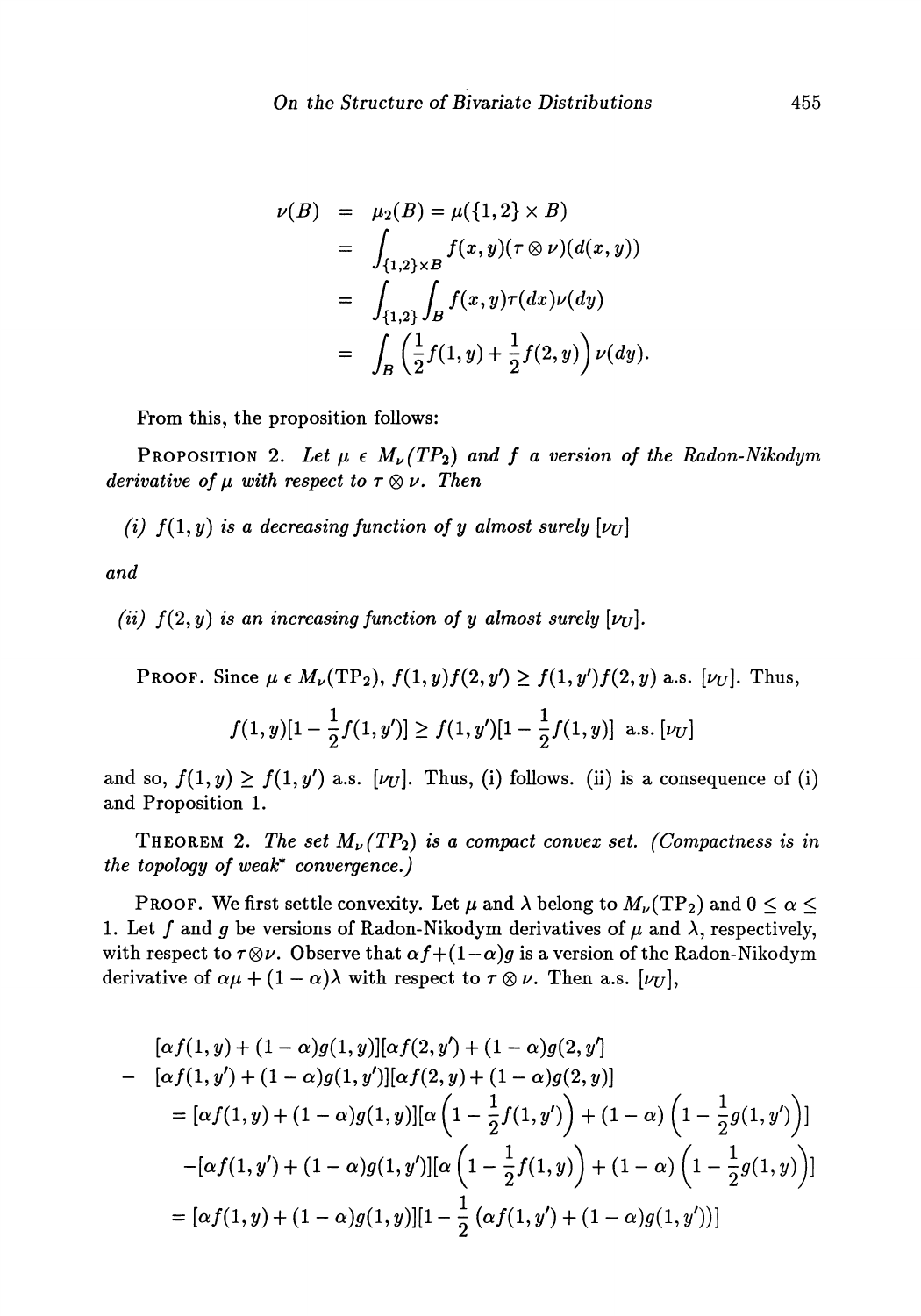$$
-[\alpha f(1, y') + (1 - \alpha)g(1, y')] [1 - \frac{1}{2} (\alpha f(1, y) + (1 - \alpha)g(1, y))]
$$
  
=  $\alpha f(1, y) + (1 - \alpha)g(1, y) - [\alpha f(1, y') + (1 - \alpha)g(1, y')]$   
=  $\alpha[f(1, y) - f(1, y')] + (1 - \alpha)[g(1, y) - g(1, y')]$   
 $\geq 0$ , by Proposition 2.

For the compactness of  $M_{\nu}(\text{TP}_2)$ , let  $M_{\nu} = {\mu : \mu_2 = \nu}.$  Since  $\mu_1({1,2}) = 1$ and  $\mu({1,2} \times A) = \mu_2(A)$ , it is immediate that  $M_{\nu}$  is compact. Thus, since  $M_{\nu}(TP_2) \subset M_{\nu}$ , it suffices to show that  $M_{\nu}(TP_2)$  is closed. But, this is immediate from Block, Savits and Shaked's Remark (vii) (1982).

*Extreme Points.* Now we embark on determining the extreme points of the compact convex set  $M_\nu(\mathrm{TP}_2)$  and obtain a representation of  $\mu$  in  $M_\nu(\mathrm{TP}_2)$  in terms of extreme points of  $M_{\nu}(\text{TP}_2)$ . We are not entirely successful.

Let *D* be the support or spectrum of  $\nu$ . *D* is the smallest closed subset of *R* with  $\nu(D) = 1$ . An equivalent description is:  $x \in D$  if and only if  $\nu\{(x - \epsilon, x + \epsilon)\} > 0$ for every  $\epsilon > 0$ .

For each  $u \in D$ , define  $\mu_u$  on  $\mathcal B$  by

$$
\mu_u(\{1\} \times B_1 \cup \{2\} \times B_2) = \nu((-\infty, u] \cap B_1) + \nu((u, \infty) \cap B_2),
$$
  
for  $B_1, B_2 \in \mathcal{C}$ .

It is easy to check that  $\mu_u$  is a probability measure on B and  $(\mu_u)_2 = \nu$ . In an intuitive way,  $\mu_u$  is built up on  $\mathcal B$  by splitting  $\nu$  into 2 parts:  $\{1\} \times (-\infty, u]$  and  ${2} \times (u,\infty)$ . The compression of  $\mu_u$  to a 2 x 2 table gives the following picture.

| Description of $\mu_u$ |                                |                                         |                                                                                                                        |
|------------------------|--------------------------------|-----------------------------------------|------------------------------------------------------------------------------------------------------------------------|
| $X \setminus Y$        | $Y \leq u$                     | Y>u                                     | Marginal sum                                                                                                           |
|                        | $\nu\left( (-\infty,u]\right)$ |                                         |                                                                                                                        |
|                        |                                | $\nu\left(\left(u,\infty\right)\right)$ | $\nu\left((-\infty,u]\right) = (\mu_u)_1(\left\{1\right\}) \ \nu\left((u,\infty)\right) = (\mu_u)_1(\left\{2\right\})$ |
|                        |                                |                                         |                                                                                                                        |

Let the function  $f_u: \{1,2\} \times R \rightarrow R$  be defined by

$$
f_u(1, y) = 2 \quad \text{if} \quad -\infty < y \le u, \\ = 0 \quad \text{if} \quad u < y < \infty
$$

and

$$
f_u(2, y) = 0 \quad \text{if} \quad -\infty < y \le u, \\ = 2 \quad \text{if} \quad u < y < \infty.
$$

It can be checked that  $f_u$  is a version of the Radon-Nikodym derivative of  $\mu_u$ with respect to  $\tau \otimes \nu$ . From the description of  $f_u$ , it is clear that  $\mu_u \in M_{\nu}(\text{TP}_2)$ .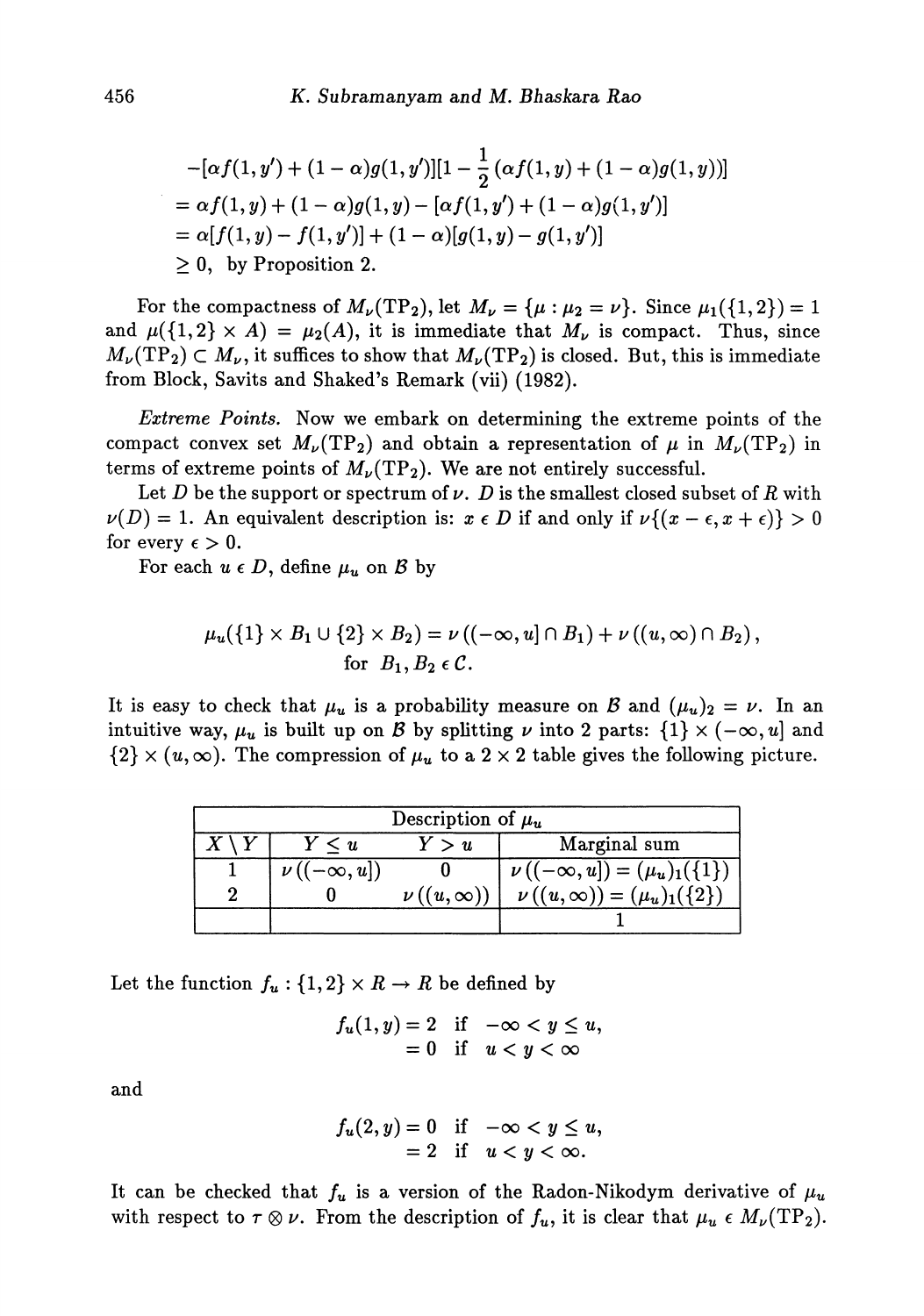Further, for distinct  $u_1$  and  $u_2$  in D,  $\mu_{u_1}$  and  $\mu_{u_2}$  are distinct. We now show that each  $\mu_u$  is an extreme point of  $M_\nu(TP_2)$ . Suppose  $\mu_u = \alpha \mu + (1 - \alpha)\lambda$  for some  $\mu, \lambda \in M_{\nu}(TP_2)$  and  $0 \leq \alpha \leq 1$ . Let f and g be versions of Radon-Nikodym derivatives of  $\mu$  and  $\lambda$ , respectively, with respect to  $\tau \otimes \nu$ . Then

$$
f_u(1,y) = \alpha f(1,y) + (1-\alpha)g(1,y)
$$
 for almost all  $y \,[\nu]$ 

and

$$
f_u(2, y) = \alpha f(2, y) + (1 - \alpha)g(2, y)
$$
 for almost all  $y \,[\nu].$ 

From Proposition 1 and the description of  $f_u$ , it follows that

$$
f_u = f = g \text{ a.e. } [\tau \otimes \nu]
$$

and

 $\mu_u = \mu = \lambda.$ 

Now we come to the representation theorem. We need to distinguish several cases of *D.*

*Case 1. D* is bounded.

Let *a* and *b* be the left and right extremities of *D*, respectively. Note that *a*,  $b \in D$ . We distinguish two cases. Suppose *a* is an atom of  $\nu$ , i.e.,  $\nu({a}) > 0$ . Define  $\mu_{a^*}$  on  $\beta$  by

$$
\mu_{a^*}(\lbrace 1 \rbrace \times B_1 \cup \lbrace 2 \rbrace \times B_2) = \nu(B_2) \text{ for all } B_1 \text{ and } B_2 \text{ in } C.
$$

The measure  $\mu_{a^*}$  spreads the measure  $\nu$  on line  $x=2$  leaving nothing for the line  $x = 1$ . Note that the probability measure  $\mu_b$  spreads  $\nu$  on the line  $x = 1$  leaving nothing for the line  $x = 2$ . One can check that  $\mu_{a^*}$  is an extreme point of  $M_{\nu}(\mathrm{TP}_2)$ and distinct from  $\mu_u$  for every  $u$  in  $D$ .

We conjecture that these are all the extreme points of  $M_{\nu}(TP_2)$ . If this conjecture is true, then every measure  $\mu$  in  $M_{\nu}(TP_2)$  is a mixture of extreme points of  $M_{\nu}(\text{TP}_2)$ , i.e., there exists a probability measure  $\lambda$  on an appropriate  $\sigma$ -field on  $D^* = \{a^*\} \cup D$  (which depends on  $\mu$ ) such that

(2) 
$$
\mu(A) = \int_{D^*} \mu_u(A) \lambda(du), \text{ for every } A \in \mathcal{B}.
$$

The conjecture is true if *D* is finite. This can be shown as follows. Let  $D =$  $\{1, 2, ..., n\}, \mu \in M_{\nu}(TP_2), q_i = \nu(\{i\}), i = 1, 2, ..., n, \text{ and } \mu(\{i, j\}) = p_{ij},$ <br> $\{1, 0, ..., n\}$  $i = 1, 2, j = 1, 2, \ldots, n$ . The Radon-Nikodym derivative of  $\mu$  with respect to  $\tau \otimes \nu$  works out to be

$$
f(1,i) = 2p_{1i}/q_i, i = 1,2,...,n,
$$
  

$$
f(2,i) = 2p_{2i}/q_i, i = 1,2,...,n.
$$